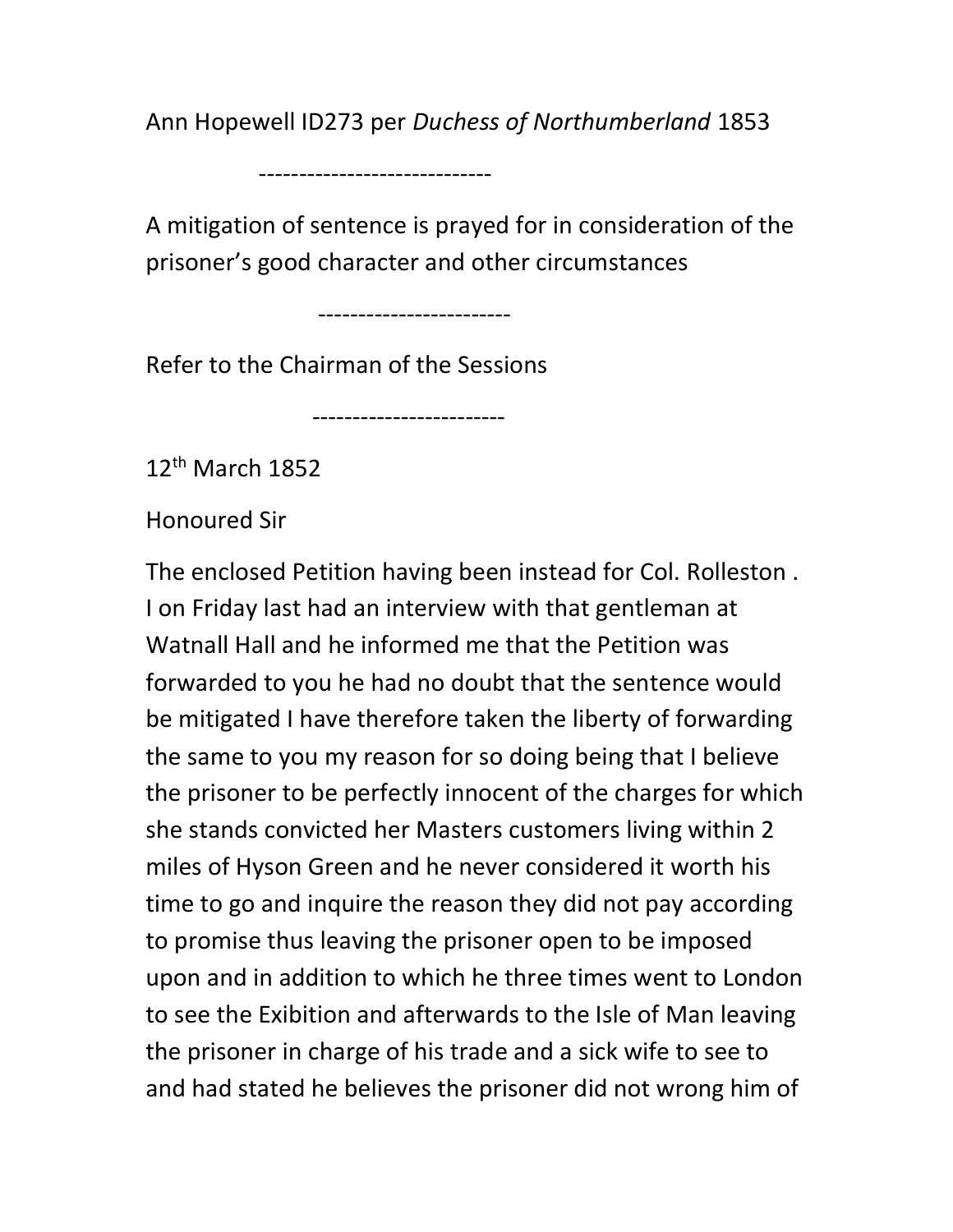a penny at that time and when she was took into custody instead of being taken before a Magistrate as required by law she was made a prisoner Hyson Green Penitentiary awhile Saturday in order to endeavour to get up a charge against her and as the Prosecutor has admitted that nearly 11 years her had no fault to find with her during that time she had lived with him but previous to which he kept her in lodgings (having seduced her) for between 2 and 3 years I cannot think that justice had been administered in the prisoners case I am happy to say that I have known the prisoner between 7 and 8 years and were she at liberty I would employ her in the same situation her late Master did to receive order and collect money for me as my customers  $[$   $]$  for a distance of 10 miles round Nottingham should you require any further information I shall if in my power be most happy to furnish you with it and I do hope and trust that taking the above into consideration you will be pleased to advise Her majesty to remit such sentence of transportation to such term of imprisonment as may meet the ends of justice.

I beg to remain your humble servant

William Bilbie

Joiner and Broker

30 Long Row

Market Place

Nottingham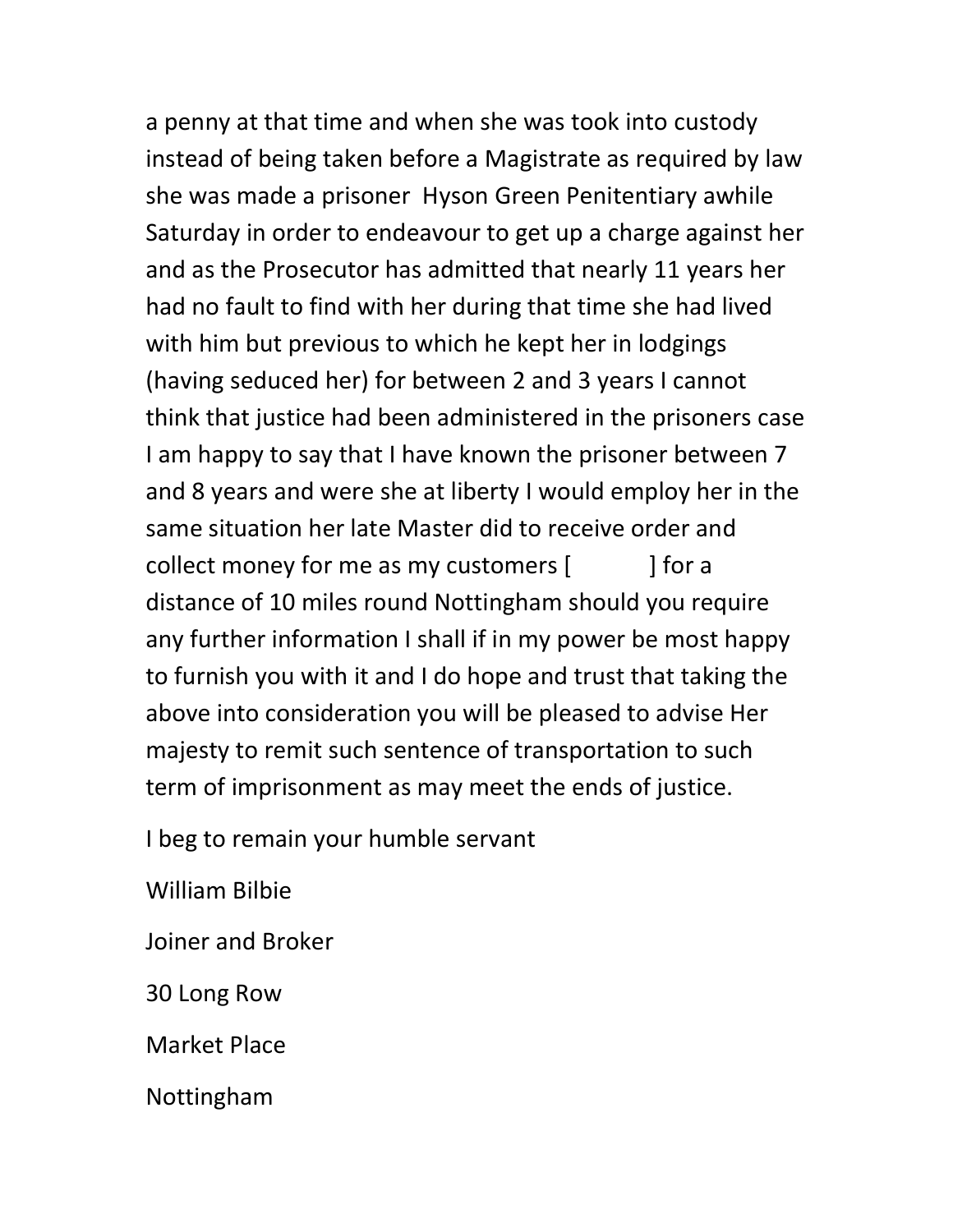## To Col Rolleston

Watnall

Nottm

Honoured Sir

We the undersigned being inhabitants of Hyson Green in the county of Nottingham will esteem it a great kindness by you using your influence in the behalf of Ann Hopewell who was tied at the last General Quarter Sessions for the county of Nottingham "for defrauding her Master Mr John Gibbons Tailor and Draper of this place", and who was sentenced to 7 years transportation. A sentence which your humble Petitioners consider to severe after taking into consideration the long period that she had served her said Master, and the responsible situation she held, and the manner in which she has discharged her duties as a servant had been satisfactory to your humble Petitioner. The Prosecutor had acknowledged the above to be the fact up to 9 years of her servitude, your humble Petitioners are happy to state that nothing to the best of their knowledge was ever impeached concerning her character prior to this charge. Your humble Petitioner humbly prayeth that your honour will deliberate upon the case and use the best means to mitigate the sentence that is possible.

---------------------

Your humble servants will ever pray.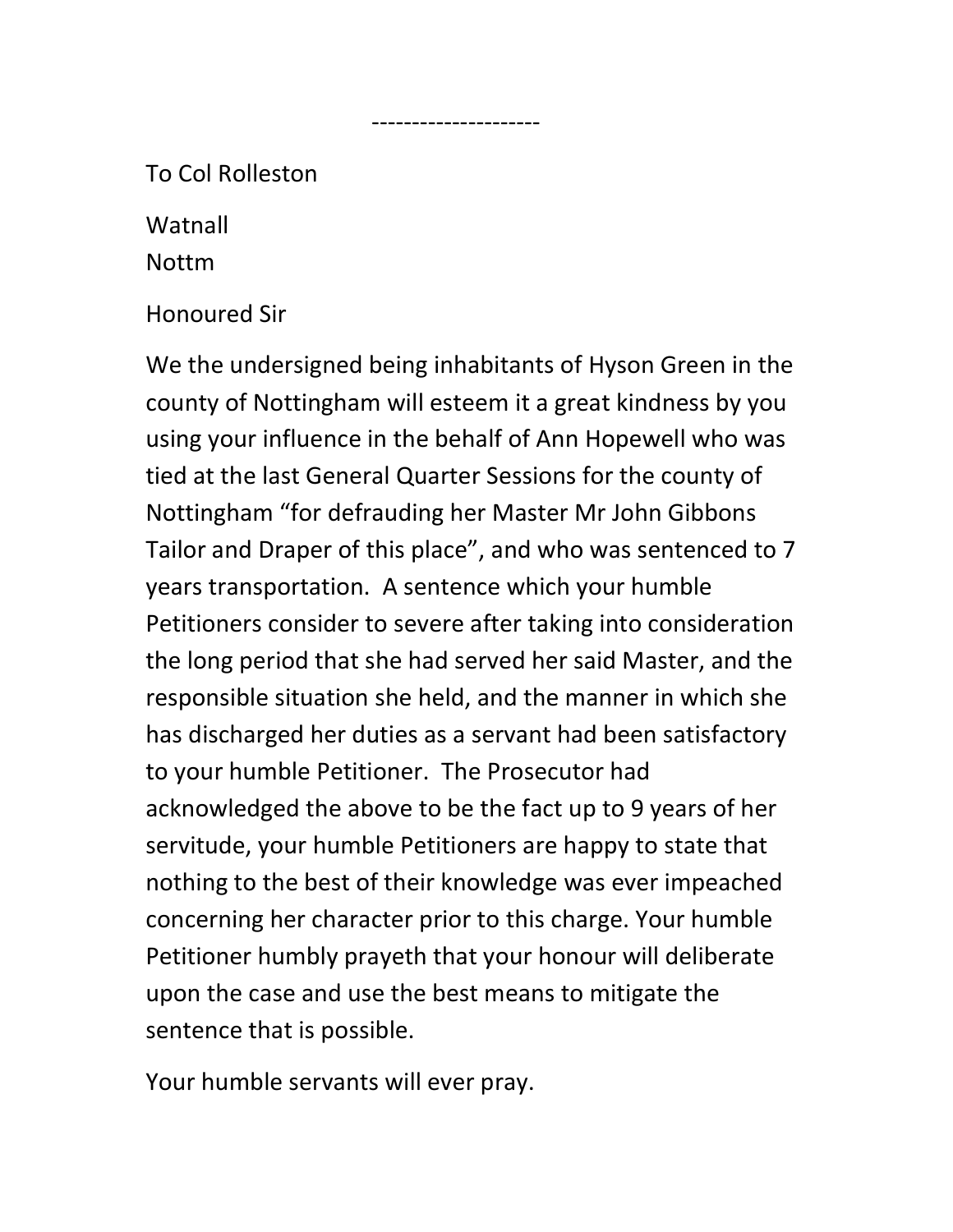John Goodhall – Church Warden

Thomas Billyeald – Church Warden

Emma Kiddle

Sarah Keen

Susan Harris

And another 187signatures

-------------------------

Shire Hall

Nottingham

28th April 1852

Sir

Ann Hopewell conviction

Col. Rolleston the Chairman of the Nottingham Quarter Sessions had handed to me your letter of the 16<sup>th</sup> April and the prepared accompanying the same. The Col was in Scotland at the time of the Sessions and in his absence I occupied the Chair.

The prisoner was indicted for obtaining goods under false pretences of wanting them for difference persons when in fact no such person's were in existence.

The evidence showed the Prosecutor was a Shopkeeper. The prisoner was in his employment and had been so far many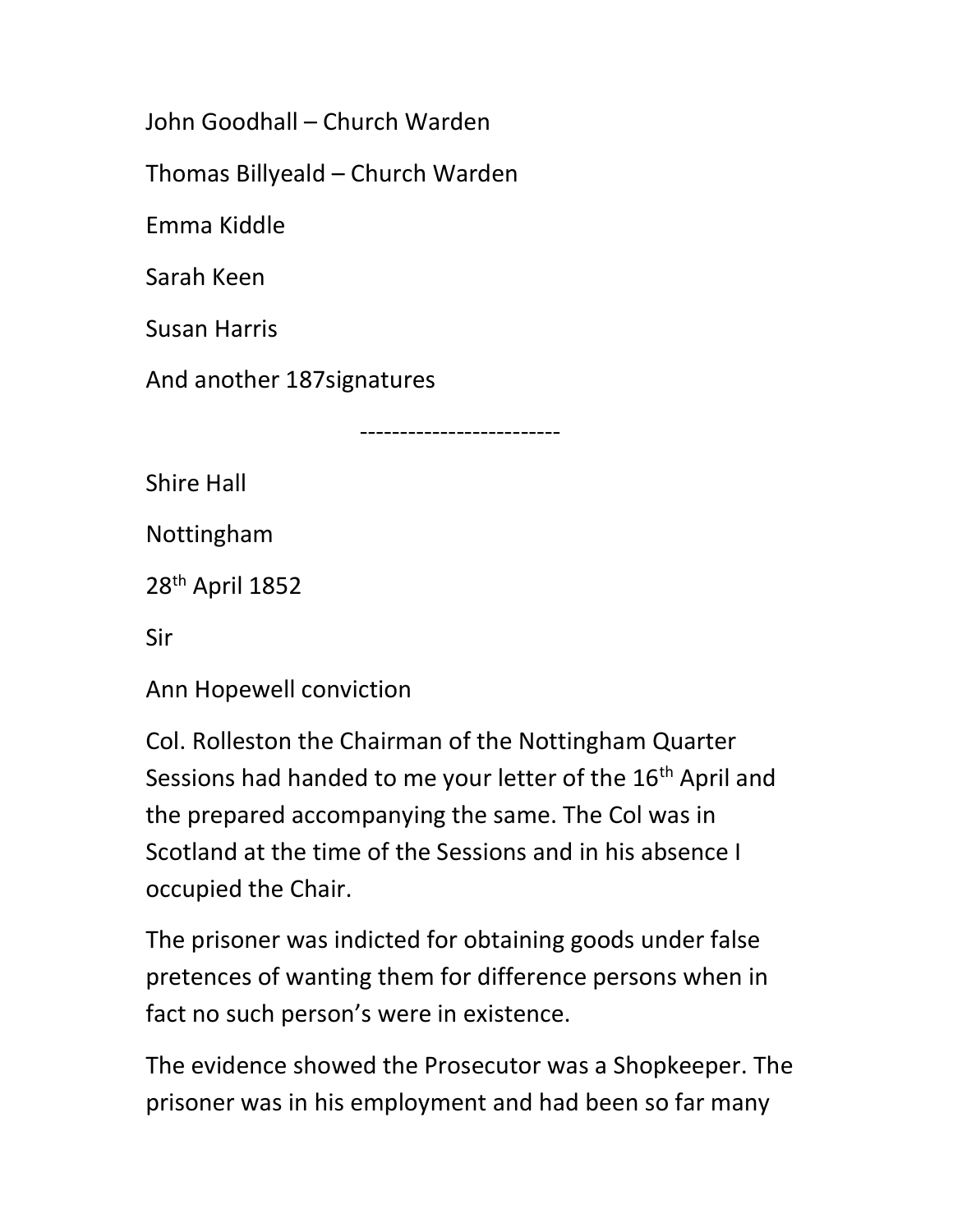years and was in a very confidential situation as saleswoman in the shop and general servant.

The Prosecutor latterly began to be dissatisfied with and suspicious of the conduct of the prisoner and after some conversation told her one evening in or about December last he would the next morning require her to go round to his customers with him but on the next morning at 6 o'clock it was found that the prisoner had absconded during the night taking with her all her property and nothing more was heard of her for a fortnight when she was apprehended at Horncastle in Lincolnshire, 60 miles from Nottingham.

The Prosecutor afterward found that examining his books that he had been defrauded by the prisoner by reason of goods obtained under false pretences by false entries in the books and other means to upwards of £1000 to his entire ruin. 2 cases were selected upon which the prisoner was indicted. She was defended by Counsel who did attempt to deny tje prisoner had the goods. The Jury found her guilty on the first indictment and thereupon the 2<sup>nd</sup> was not proceeded with but it appeared equally a clear case with the first and the Court considering it a most flagrant breach of trust she was transported for 7 years.

The Prosecutor who is 66 years of age and an old man of that age was accused on cross examination at the trial of improper intimacy with the prisoner in like manner as in the biblical since, he denies it most solemnly upon his oath and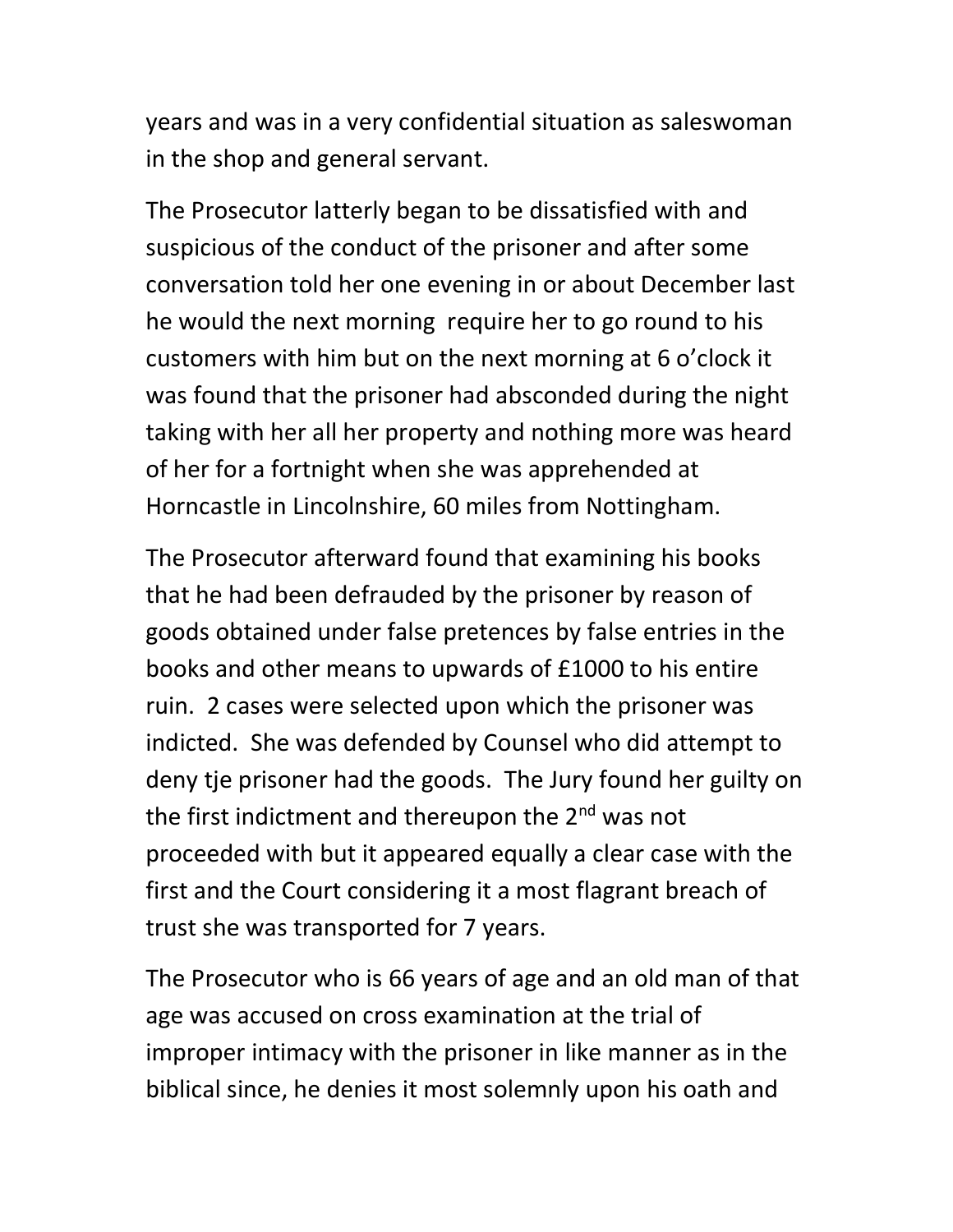still persists in his denial and the woman herself denied it to me herself.

A burglary was omitted in prosecutors house and shop some time ago and on Saturday last he stated to me from what has since transpired he had now goof reason to believe the prisoner was concerned in that robbery. He stated to me on Saturday that upon a rough stock taking at Christmas 1850 her believed himself worth about £1700. That immediately after the discovery of the way he had been robbed by that prisoner he was threatened with bankrupsey did make an assignment and is not now worth a shilling. The system of the prisoner appears to have been sometimes to tell the Prosecutor she had wanted goods to sell to some particular person (naming them) and upon obtaining such goods to dispose of them to her own advantage (no such person as named by her in fact being in existence ) At other times she entered into the Prosecutors Ledger account of goods as sold by herself and occasionally paid a small sum on account when in fact no such goods were sold so that by these means whilst the Prosecutor believed he had a large amount of good debts in his books he had in fact not anything.

Bilbie is a man of perhaps questionable character. He is a Joiner and Broker in a very small way. The Prosecutor was a Draper and Bilbie had no means of employing the prisoner as offered by him in his letter and the Prosecutor states he has no doubt that Bilbie and a woman with whom he cohabits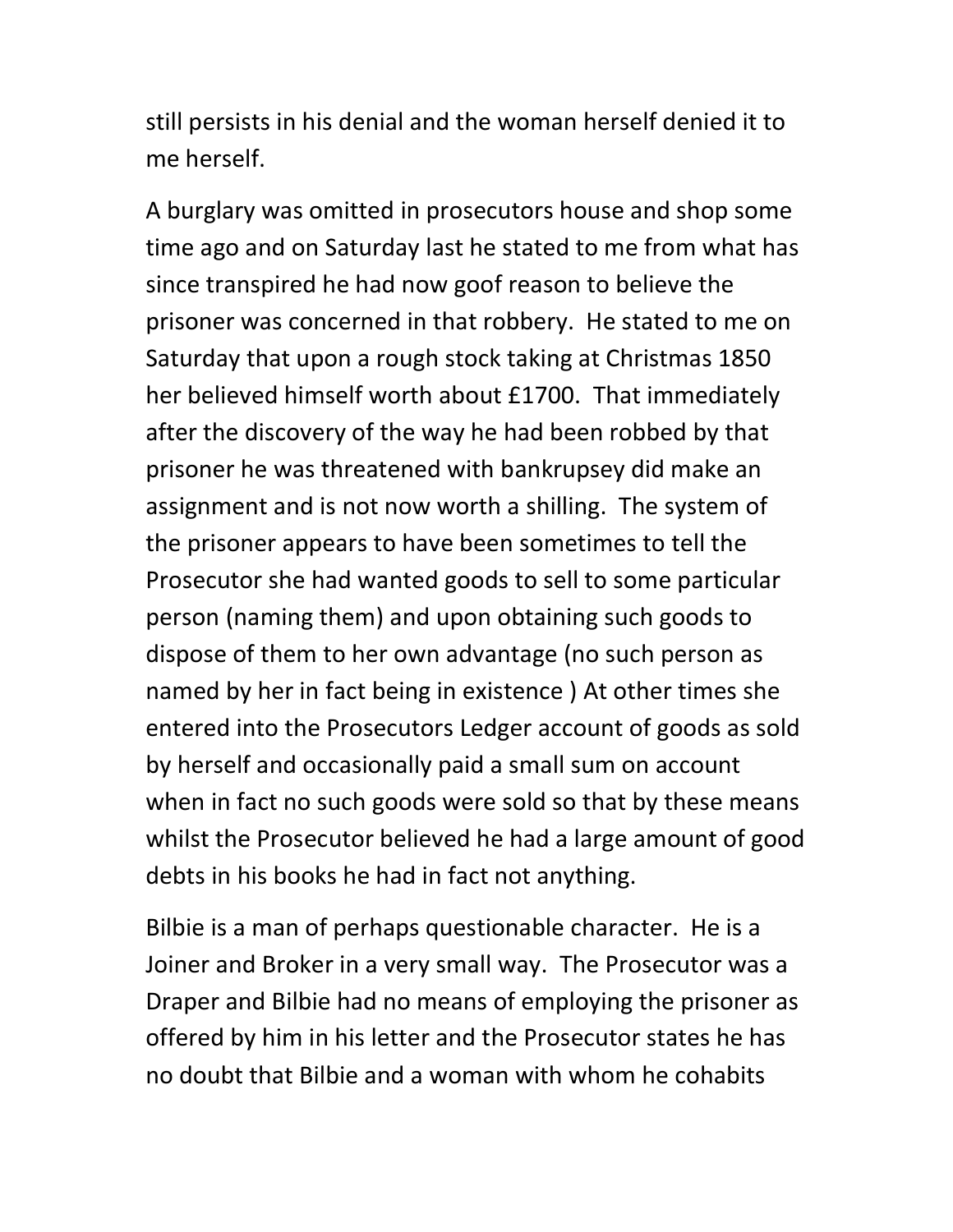have been recipients of a parcel of the property plundered from the Prosecutor.

I enclose a letter from Col. Rolleston by which it will be seen he was in Scotland at the time Bilbie stated he saw the Col. at Watnall and Bilbie being called before the Col. to account for this apparent falsehood Bilbie stated the letter although dated 12<sup>th</sup> March was only written the day before sent to the Secretary of State and that he saw Col. Rolleston at Watnall on Good Friday 9<sup>th</sup> April. The Col. amongst the number of persons calling upon him has no recollection of the interview but will not under oath to say it did not take place but states positively if it did that he never stated "he had no doubt the sentence would be mitigated " as stated by Bilbie in his letter.

The Prosecutor had been shown Bilbie's letter and earnestly denies every insinuation there contained as to  $\begin{bmatrix} \end{bmatrix}$ | [  $\vert$  . I may be [  $\vert$  be perhaps necessary to add that he was only once at the Exhibition and stayed only from Saturday to Monday.

In conclusion I have the honour to express my opinion (as requested ) that there did not appear upon the trial nor has there appeared from the enquiries I have made since the receipt of your letter any circumstances to call for a reconsideration of the sentence.

I have the honour to be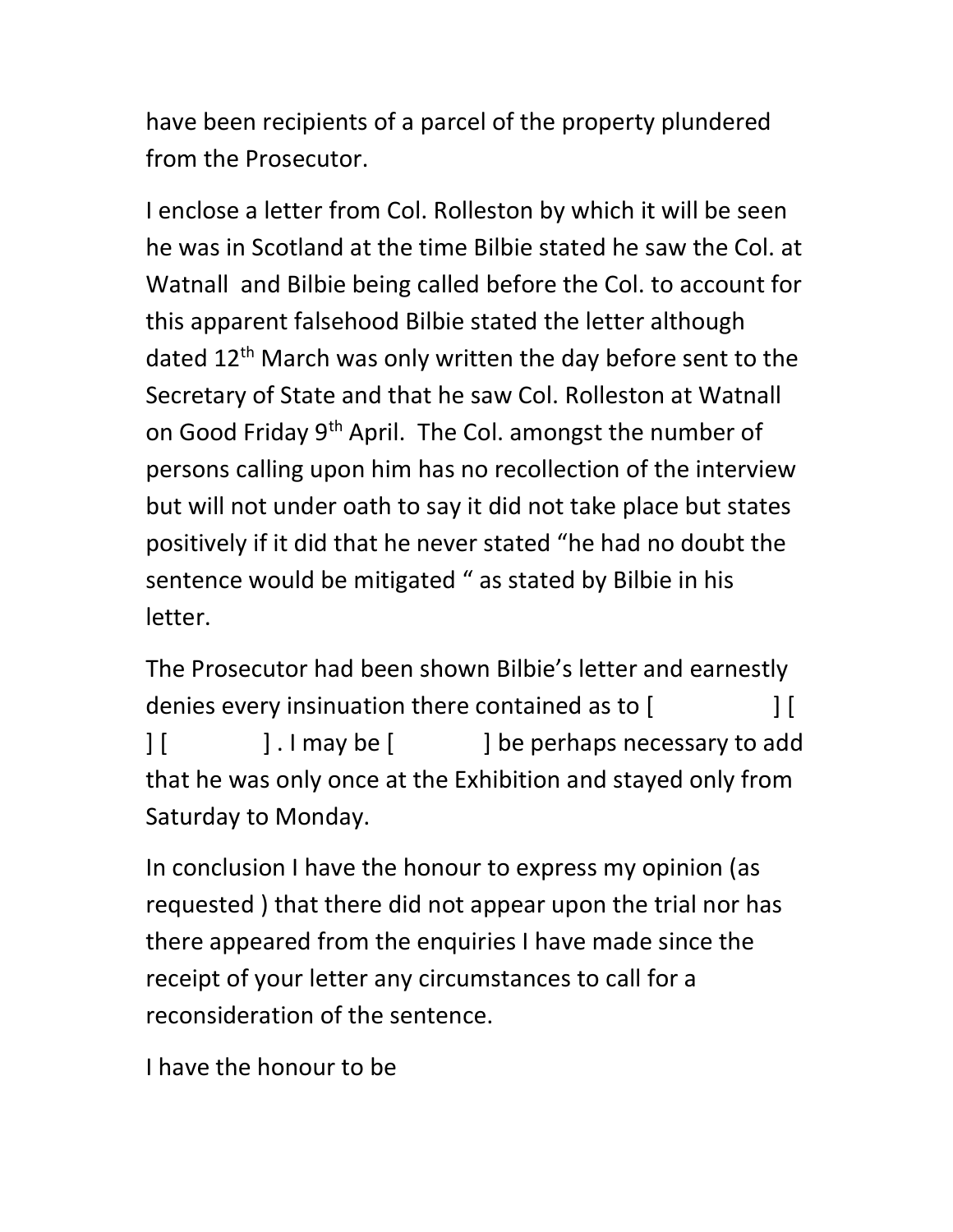Sir

Your most obedient servant

Thomas Nixon.

-----------------------------

The Chairman of the Quarter Sessions is of the opinion that there is no grounds for a mitigation of the sentence in this case.

[SHW]

-----------

**Watnall** 

18th April 1852

My Dear Nixon

I have just received the enclose from the Home Office and as you tried the prisoner Ann Hopewell during my absence in Scotland, you  $\begin{bmatrix} | & | & | & | \end{bmatrix}$   $\begin{bmatrix} | & | & | \end{bmatrix}$  the necessary observations with your opinion in the case. I must however ( for the information if the Home Secretary) that the statement in the letter to the Secretary Walpole dated the 12<sup>th</sup> March and signed Mr Bilbie, I have not the slightest recollection of and as I only returned home on the 3<sup>rd</sup> April the [ ] of having had an interview with me at Watnall on the Friday previous, is evidently incorrect, nor have I ever seen the Petition till this morning of the case